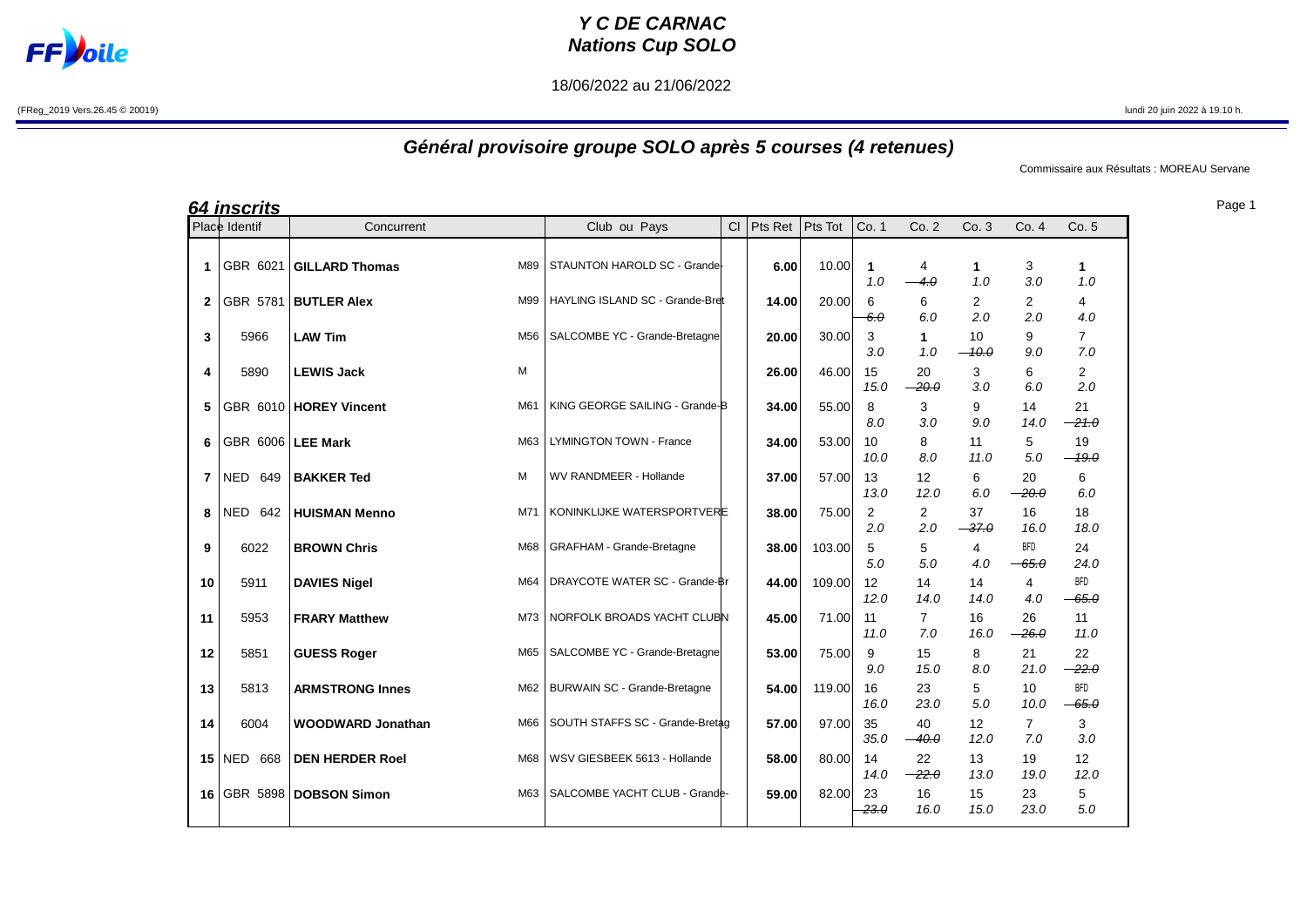Nations Cup SOLO Page 2

|    | Place Identif       | Concurrent                                     | Club ou Pays                         | CI | Pts Ret | Pts Tot | Co. 1                 | Co.2                  | Co. 3                         | Co. 4                   | Co. 5                 |
|----|---------------------|------------------------------------------------|--------------------------------------|----|---------|---------|-----------------------|-----------------------|-------------------------------|-------------------------|-----------------------|
| 17 | 5964                | <b>BARTLETT Paul</b><br>M61                    | TEIGN CORINTHIAN YC - Grande-Br      |    | 59.00   | 87.00   | 28<br>28.0            | 18<br>18.0            | DPIi<br>13.0                  | 15<br>15.0              | 13<br>13.0            |
| 18 | 5780                | M64<br><b>THOMAS Nigel</b>                     | HILL HEAD SC - Grande-Bretagne       |    | 66.00   | 109.00  | 43<br><del>43.0</del> | 26<br>26.0            | 22<br>22.0                    | 8<br>8.0                | 10<br>10.0            |
| 19 | 5837                | M60<br><b>INSTONE Richard</b>                  | CHASE SC - France                    |    | 66.00   | 95.00   | 18<br>18.0            | 29<br>$-29.0$         | 29<br>29.0                    | 11<br>11.0              | 8<br>8.0              |
| 20 | 637                 | <b>DUETZ Hans</b><br>M <sub>59</sub>           | WV FLEVO - Hollande                  |    | 66.00   | 102.00  | 19<br>19.0            | 11<br>11.0            | 36<br>$36. \theta$            | 27<br>27.0              | 9<br>9.0              |
| 21 | 5801                | <b>TODD William</b><br>M59                     | LARGS SAILING CLUB - Grande-Bre      |    | 68.00   | 121.00  | 25<br>25.0            | 53<br>$-53.0$         | 25<br>25.0                    | $\mathbf{1}$<br>1.0     | 17<br>17.0            |
| 22 | 5897                | M73<br><b>IAN Hopwood</b>                      | NANTWICH - France                    |    | 81.00   | 128.00  | 4<br>4.0              | 9<br>9.0              | 33<br>33.0                    | 47<br><del>- 47.0</del> | 35<br>35.0            |
| 23 | GBR 5863            | M69<br><b>LAURIE Robert</b>                    | HARLOW BLACKWATER SC - Gran          |    | 90.00   | 124.00  | 17<br>17.0            | 28<br>28.0            | 23<br>23.0                    | 22<br>22.0              | 34<br>$-34.0$         |
| 24 | 5792                | M <sub>59</sub><br><b>GREENING David</b>       | SALCOMBE SC - Grande-Bretagne        |    | 90.00   | 126.00  | 22<br>22.0            | 30<br>30.0            | 20<br>20.0                    | 18<br>18.0              | 36<br>$-36.0$         |
| 25 | <b>NED 650</b>      | M63<br><b>VISSER Gerko</b>                     | WV RANDMEER HARDERWIJK - H           |    | 90.00   | 132.00  | 26<br>26.0            | 19<br>19.0            | 42<br>$-42.0$                 | 25<br>25.0              | 20<br>20.0            |
| 26 | GBR 5829            | <b>DAVISR Simon</b><br>M63                     | ROYAL HARWICH YC - Grande-Bret       |    | 92.00   | 135.00  | 20<br>20.0            | 13<br>13.0            | 43<br>$-43.0$                 | 33<br>33.0              | 26<br>26.0            |
| 27 | FRA 5858            | <b>INGRAM lan</b><br>M68                       | EARLSWOOD LAKES - France             |    | 96.00   | 135.00  | 39<br>39.0            | 39<br>39.0            | 30<br>30.0                    | 12<br>12.0              | 15<br>15.0            |
| 28 | 5642                | M76<br><b>ROBERTS Stephen</b>                  | TORPOINT MOSQUITO CLUB - Rdu         |    | 96.00   | 138.00  | 42<br>42.0            | 34<br>34.0            | 31<br>31.0                    | 17<br>17.0              | 14<br>14.0            |
| 29 | 5755                | <b>GRAHAM CRANFORD SMIT</b><br>M <sub>57</sub> | Grande-Bretagne                      |    | 100.00  | 137.00  | 36<br>36.0            | 10<br>10.0            | 19<br>19.0                    | 35<br>35.0              | 37<br>$-37.0$         |
| 30 | GBR 5909   FOX Andy | M64                                            | France                               |    | 101.00  | 142.00  | 27<br>27.0            | 17<br>17.0            | 26<br>26.0                    | 31<br>31.0              | 41<br>$-41.0$         |
| 31 |                     | GBR 5836   HARPER Mark<br>M <sub>57</sub>      | DELL QUAY SAILING CLUB - Grand       |    | 115.00  | 154.00  | 33<br>33.0            | 27<br>27.0            | 39<br><del>39.0</del>         | 30<br>30.0              | 25<br>25.0            |
| 32 | 5604                | <b>GIBB Roger</b><br>GIBB Roger<br>M68         | TORPOINT MOSQUITO SAILINING          |    | 119.00  | 157.00  | 30<br>30.0            | 38<br>$-38.0$         | 34<br>34.0                    | 32<br>32.0              | 23<br>23.0            |
| 33 | GBR 5946            | <b>BUNN Chris</b><br>M67                       | LADY YACHT CLUB - Grande-Bretag      |    | 121.00  | 186.00  | 21<br>21.0            | 43                    | 28                            | 29                      | <b>BFD</b>            |
| 34 | 5778                | <b>NONE Shaun</b><br>M61                       | <b>TORPOINT MOSQUITO SC - Allema</b> |    | 123.00  | 169.00  | 44<br>44.0            | 43.0<br>46<br>$-46.0$ | 28.0<br>17<br>17.0            | 29.0<br>46<br>46.0      | $-65.0$<br>16<br>16.0 |
| 35 | NED 643             | M64<br><b>MIEDEMA Chris</b>                    | KWS SNEEK - Hollande                 |    | 123.00  | 179.00  | 41                    | 21                    | 18                            | 56                      | 43                    |
| 36 | <b>NED 664</b>      | M91<br><b>BAKKER Maurice</b>                   | Hollande                             |    | 124.00  | 162.00  | 41.0<br>37            | 21.0<br>31            | 18.0<br>38                    | <del>56.0</del><br>24   | 43.0<br>32            |
| 37 | GBR 5530            | <b>MARTIN Rob</b><br>M <sub>50</sub>           | LYMINGTON TOWN SAILING CLUB          |    | 126.00  | 176.00  | 37.0<br>50<br>50.0    | 31.0<br>50<br>50.0    | <del>38.0</del><br>21<br>21.0 | 24.0<br>13<br>13.0      | 32.0<br>42<br>42.0    |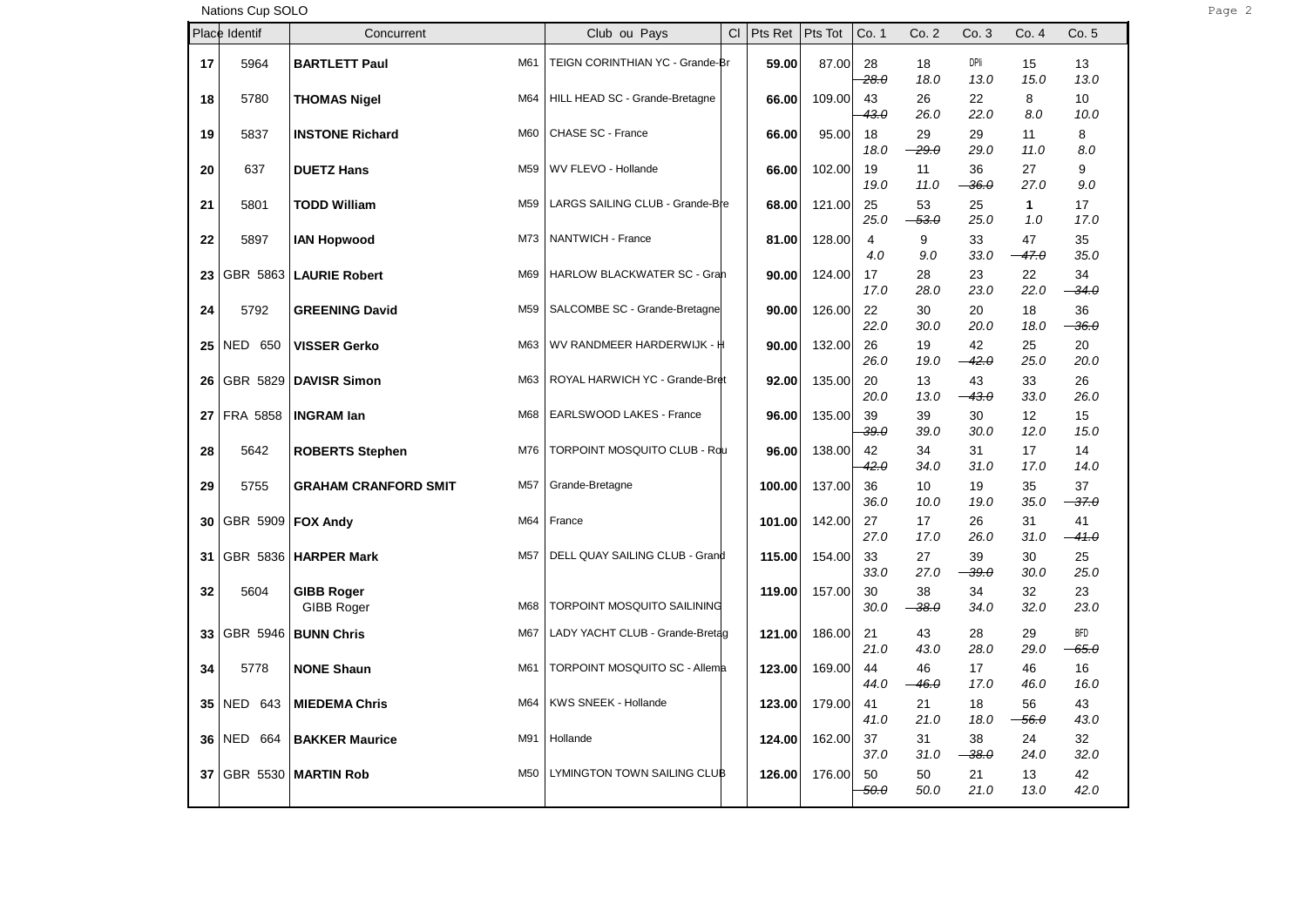Nations Cup SOLO Page 3

|    | Place Identif        | Concurrent                                | Club ou Pays                        | <b>CI</b> | Pts Ret | Pts Tot | Co. 1                     | Co.2               | Co.3               | Co. 4                           | Co. 5                 |
|----|----------------------|-------------------------------------------|-------------------------------------|-----------|---------|---------|---------------------------|--------------------|--------------------|---------------------------------|-----------------------|
| 38 | NED 644              | M <sub>57</sub><br><b>SALA Rr</b>         | WV RANDMEER - Hollande              |           | 128.00  | 177.00  | 32<br>32.0                | 35<br>35.0         | 49<br>$-49.0$      | 28<br>28.0                      | 33<br>33.0            |
| 39 | 5744                 | M <sub>55</sub><br><b>MC GREGOR lain</b>  | SALCOMBE YACHT CLUB - Grande-       |           | 129.00  | 194.00  | $\overline{7}$<br>7.0     | 24<br>24.0         | 47<br>47.0         | 51<br>51.0                      | <b>BFD</b><br>$-65.0$ |
| 40 | 4005                 | M <sub>57</sub><br><b>FURNISS Kim</b>     | TORPOINT MOSQUITO SC - Grande       |           | 131.00  | 176.00  | 45<br>45.0                | 36<br>36.0         | 24<br>24.0         | 43<br>43.0                      | 28<br>28.0            |
| 41 | 5570                 | M <sub>53</sub><br><b>BUCHANAN Malcom</b> | LYMINGTON TOWN - Grande-Bretag      |           | 132.00  | 171.00  | 38<br>38.0                | 33<br>33.0         | 27<br>27.0         | 34<br>34.0                      | 39<br>$-39.0$         |
| 42 | GBR 5408   KING Tony | M84                                       | DERWENT RESERVOIR SC - Grand        |           | 138.00  | 189.00  | 31<br>31.0                | 42<br>42.0         | 51<br>$-51.0$      | 36<br>36.0                      | 29<br>29.0            |
| 43 | 5747                 | M51<br><b>LUMBY Roger</b>                 | SALCOMBE YACHT CLUB - Grande-       |           | 155.00  | 209.00  | 46<br>46.0                | 25<br>25.0         | 32<br>32.0         | 52<br>52.0                      | 54<br>54.0            |
| 44 | 6030                 | M <sub>53</sub><br><b>GRIFFIN Adrian</b>  | SALCOMBE - Thailande                |           | 156.00  | 210.00  | 40<br>40.0                | 44<br>44.0         | 41<br>41.0         | 54<br>$-54.0$                   | 31<br>31.0            |
| 45 | AUS 5657             | M57<br><b>SWIFT Greg</b>                  | <b>GREAT BRITAIN - Australie</b>    |           | 158.00  | 207.00  | 34<br>34.0                | 37<br>37.0         | 48<br>48.0         | 39<br>39.0                      | 49<br>$-49.0$         |
| 46 | 4715                 | F74<br><b>DAVENPORT Justine</b>           | <b>BURWAIN SC - Grande-Bretagne</b> |           | 161.00  | 215.00  | 54<br><del>54.0</del>     | 52<br>52.0         | 40<br>40.0         | 42<br>42.0                      | 27<br>27.0            |
| 47 | NED 663              | M <sub>54</sub><br><b>BAKKER Roel</b>     | WV RANDMEER - Hollande              |           | 163.00  | 228.00  | 29<br>29.0                | 32<br>32.0         | 55<br>55.0         | <b>BFD</b><br><del>- 65.0</del> | 47<br>47.0            |
| 48 | <b>NED 641</b>       | <b>DIEBEN Marc</b><br>M59                 | WSV GIESBEEK - Hollande             |           | 168.00  | 224.00  | 24<br>24.0                | 48<br>48.0         | 56<br>$-56.0$      | 48<br>48.0                      | 48<br>48.0            |
| 49 | 4955                 | M62<br><b>BLACKLAM Mark</b>               | CHASE SAILING CLUB - Grande-Bre     |           | 178.00  | 236.00  | 52<br>52.0                | 41<br>41.0         | 35<br>35.0         | 58<br>$-58.0$                   | 50<br>50.0            |
| 50 | 5889                 | M <sub>55</sub><br><b>PARKIN David</b>    | ABERDEEN & STONEHAVEN YC -          |           | 181.00  | 232.00  | 51<br>51.0                | 49<br>49.0         | 44<br>44.0         | 44<br>44.0                      | 44<br>44.0            |
| 51 | <b>NED 588</b>       | <b>EIJSINK Floris</b><br>M58              | WSV GIESBEEK - Hollande             |           | 189.00  | 245.00  | 48<br>48.0                | 47<br>47.0         | 54<br>54.0         | 40<br>40.0                      | 56<br>$-56.0$         |
| 52 | 3904                 | M62<br><b>TOTHILL Robin</b>               | LEIGH ON SEA - Grande-Bretagne      |           | 195.00  | 250.00  | 47<br>47.0                | 51<br>51.0         | 46<br>46.0         | 55<br>$-55.0$                   | 51<br>51.0            |
| 53 | 5888                 | M63<br><b>PROCTOR Phil</b>                | CHESTER YC - Grande-Bretagne        |           | 196.00  | 249.00  | 49<br>49.0                | 45<br>45.0         | 50<br>50.0         | 53<br>$-53.0$                   | 52<br>52.0            |
| 54 | 4006                 | F76<br><b>ERSKINE-FURNISS Sal</b>         | TORPOINT MOSQUITO SC - Grande       |           | 198.00  | 263.00  | <b>DNC</b><br>$65.\theta$ | DNC<br>65.0        | <b>DNC</b><br>65.0 | 38<br>38.0                      | 30<br>30.0            |
| 55 | 5644                 | <b>BOTTOMLEY Paul</b><br>M70              | SOUTH STAFFS SC - Kazakhstan        |           | 201.00  | 266.00  | DNC<br>$65.\theta$        | DNC<br>65.0        | 57<br>57.0         | 41<br>41.0                      | 38<br>38.0            |
| 56 | 6014                 | M52<br><b>BURNS Patrick</b>               | RYA - Grande-Bretagne               |           | 201.00  | 266.00  | <b>DNC</b><br>$65.\theta$ | <b>DNC</b><br>65.0 | 45<br>45.0         | 45<br>45.0                      | 46<br>46.0            |
| 57 | <b>NED 535</b>       | <b>WIT Robert</b><br>M67                  | GWV DE VRIJBUITER - Hollande        |           | 211.00  | 266.00  | 55<br>55.0                | 54<br>54.0         | 52<br>52.0         | 50<br>50.0                      | 55<br>55.0            |
| 58 | <b>NED 655</b>       | M61<br><b>JANSEN Floris</b>               | WSV GIESBEEK - Hollande             |           | 212.00  | 277.00  | <b>DNC</b><br>65.0        | DNC<br>65.0        | DNC<br>65.0        | 37<br>37.0                      | 45<br>45.0            |